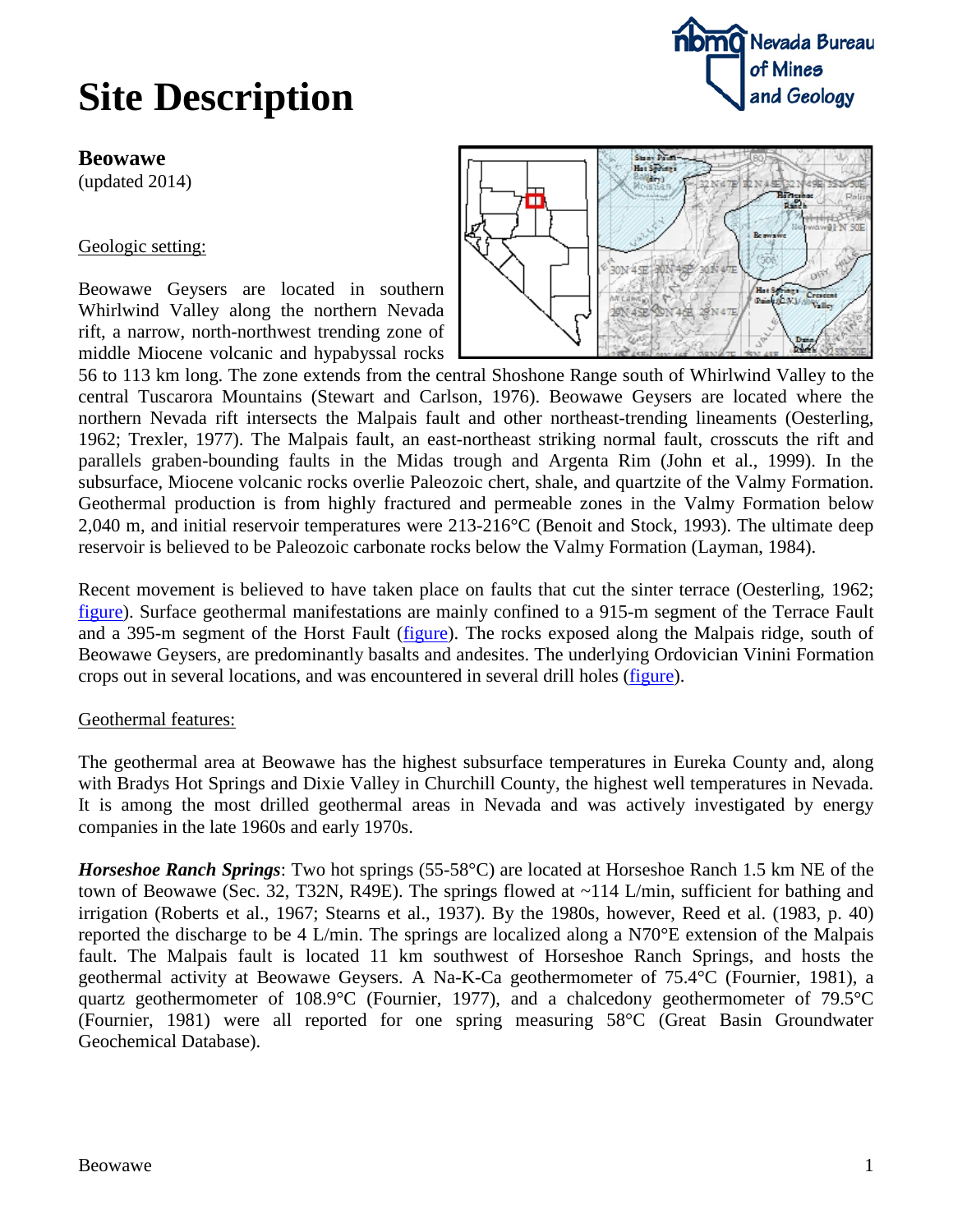

*Beowawe Geysers*: Surface manifestations of Beowawe Geysers are mainly confined to Secs. 8,17,18, T31N, R48E (mostly Eureka County, though Sec. 18 is in Lander County). The Geysers are in southwestern Whirlwind Valley, about 10 km west of the small community of Beowawe.

White (1998) and Roberts (1989) have described the history of geyser activity at Beowawe. The hot springs, geysers, and fumaroles have temperatures up to 94-95.5°C, and in 1932 several geysers erupted to heights of a meter or more (Nolan and Anderson, 1934). Sinter terrace geysering was disrupted in the 1960s after exploration drilling, but valley floor geysers increased their activity, erupting to heights of 1 to 2 m (Rinehart, 1968). Geyser activity completely ended after vandals blew the caps off four steam wells prior to 1972. One of the wells released steam and water in large volumes, though the duration of geysering is uncertain (Hose and Taylor, 1974). The "best guess" estimates of thermal reservoir temperatures in 1974 were 196°C for a spring sample, and 226-238°C for a steam well sample (Mariner et al., 1974). The most conspicuous feature of Beowawe Geysers is an enormous, symmetrical spring-sinter terrace some 75 m high. The top of the terrace, which measures 30 m wide and 850 m long, is remarkably level (Oesterling, 1962). The flowing springs and geothermal wells are located along a narrow, older band of sinter between the main terrace and Tertiary andesite to the south (Hose and Taylor, 1974, [figure\)](http://data.nbmg.unr.edu/Public/Geothermal/Figures/Fig4.pdf). The siliceous sinter is almost entirely comprised of opal, which is presently forming around certain pools (Nolan and Anderson, 1934). The sinter reportedly contains 300 ppm tungsten and high beryllium (R. Erickson, personal commun., 1970); tungsten is also high in the geothermal fluids (Wollenberg et al., 1975a).

Magma Power Co., Vulcan Thermal Power Co., and Sierra Pacific Power Co. drilled twelve exploratory geothermal wells in Sec. 17, T31N, R48E from 1959(?) through 1965. These wells had temperatures of 208-212°C at depths of 213-244 m, with the deepest well reaching 625 m. Three more wells were drilled between 1974 and 1978, two of them to ~1675 m and a third to 2915 m. The Magma Energy, Inc. Batz No. 1 was drilled to 1661 m in Sec. 17, T31N, R48E, near the previous wells. Two wells, the Chevron-American Thermal Resources Ginn No. 1- 13 and the Chevron U.S.A., Inc. Rossi No. 21-19, were drilled in an area 2.4 km southwest of the Geysers. These wells encountered high-temperature fluids in faulted zones near total well depth. Few data are available for any wells drilled in the 1970s.

The earlier wells at Beowawe Geysers underwent considerable testing shortly after drilling and several years thereafter (Middleton, 1961; Oesterling, 1962; Allen, 1962). Several wells produced large flows of steam and hot water from shallow depths; their temperature-depth curves are reproduced [here.](http://data.nbmg.unr.edu/Public/Geothermal/Figures/Fig26.pdf) Although the data are at times conflicting and confusing, some wells apparently produced 181,000-227,000 kg/hr (400,000 to 500,000 lbs/hr) of fluid, with 10 to 15% steam flashover. Middleton (1961) reported about 680,000 kg/hr (1.5 million lbs/hr) of fluid at 172°C from the Vulcan No. 4 well, with 18,800 kg/hr (41,500 lbs/hr) of that being steam. The wellhead pressure was reported to be 116 lbs/in<sup>2</sup> (8.1 kg/cm<sup>2</sup>) absolute. Static pressure in several of the wells is apparently in the 2.8 to 7 kg/cm<sup>2</sup> range, and flow pressure is reportedly 1.4 to 2.1 kg/cm<sup>2</sup>.

The Beowawe flash power plant came on line in 1985, producing 16.7 MW from an approximately 200°C resource. Problems of well scaling (Koenig, 1970) and cold water inflow were reported, the latter due to shallow well casings and poor reinjection strategy. These issues may have contributed to productivity loss at Beowawe, measurable over several years of testing. Initial temperatures were as high as 215.6°C (Benoit and Stock, 1993), but dropped as spent brine was injected outside the reservoir. Pressure dropped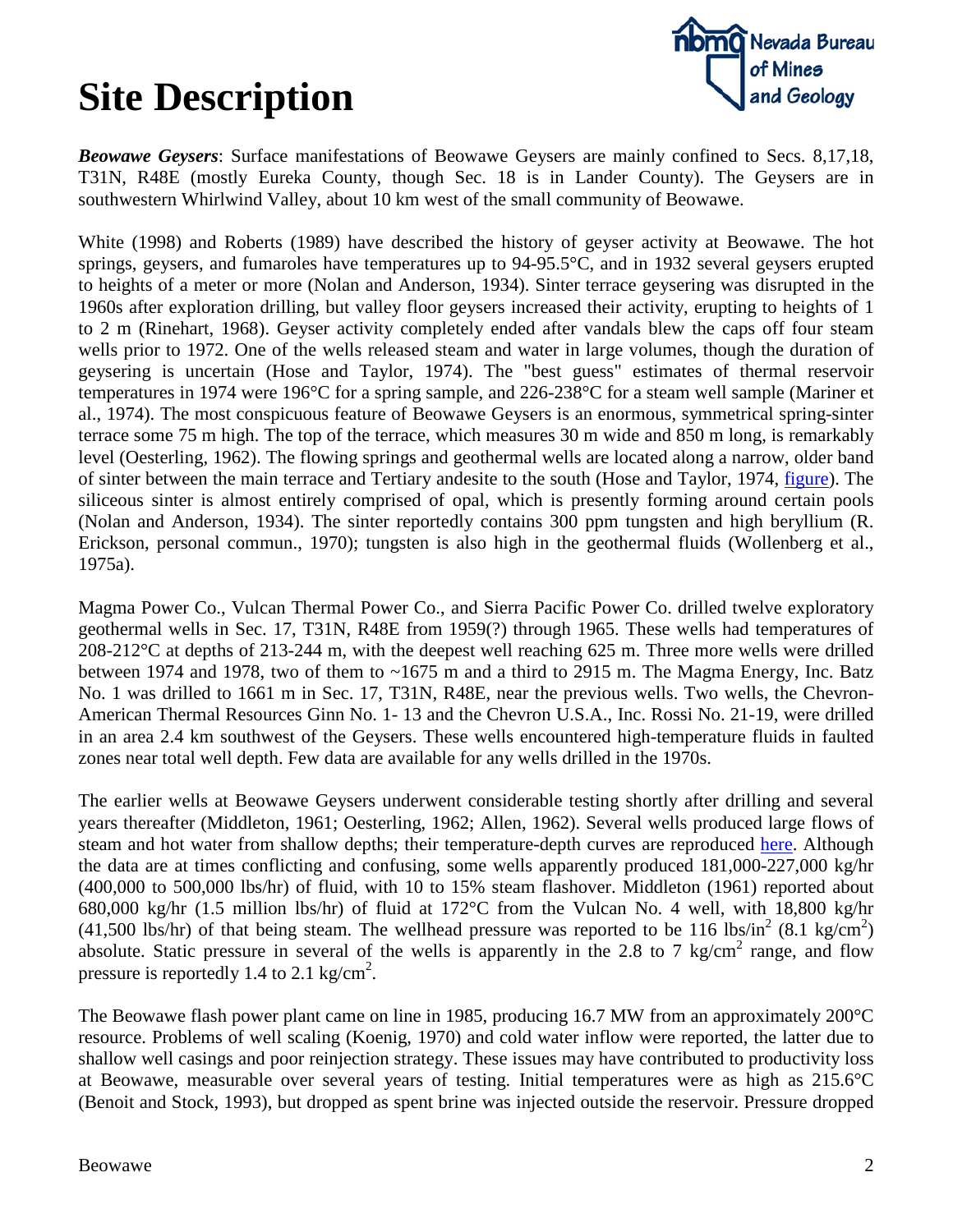

by 110 psi in the first year of plant operation, which in turn allowed ground water inflows to cool the reservoir. The cold water stabilized reservoir pressure, but reduced the production fluid-entry temperature by as much as 21ºC over eight years (Benoit, 199, p. 574). A large new production well temporarily restored plant output but, because it accelerated the reservoir pressure decline, again reduced power production. New injection strategies minimized the gross megawatt decline rate over a period of two years (Benoit, 1997, p. 569). More data on the geothermal resource at Beowawe is summarized in GeothermEx (2004).

As a result of a May 2009 DOE funding announcement, Terra-Gen Power, LLC successfully received a \$2 M award to demonstrate the technical and economic feasibility of utilizing low temperature geothermal fluids. The work ultimately resulted in the commissioning of a 2.5 MW bottoming cycle plant in January 2011 (Dickey et al., 2011).

Leasing information:

Beowawe Power LLC signed a 29-year power sales contract with Sierra Pacific Power Co., which took effect January 2006. The agreement expires in December 2025 (Terra-Gen Power, 2014). In 2006 electrical production at the plant was 132,747 MWh gross and 113,935 MWh net (Nevada Bureau of Mines and Geology, 2007). Nameplate capacity for Beowawe power production is given as 16.6 MW with 17.7 MW actually produced (Nevada Bureau of Mines and Geology, 2010).

Magma's 1,735 acres are contiguous with Terra-Gen Power's 16.6 MW dual flash plant. Magma had proposed seismic reflection, gravity, magnetics, and electrical field surveys followed by TG drilling. However, they closed their Reno offices and relinquished many of their Nevada leases in 2010-2012. The existing power plant is producing 17.7 MW of 205°C water, along with the new 2.5 MW bottoming cycle facility added to their existing dual flash plant (http://www.nbmg.unr.edu/geothermal/Exploration.html).

In 2012, TerraGen Power's Beowawe 16.6 MW dual flash plant produced 136,717 MWh gross and 115,941 MWh net (Nevada Bureau of Mines and Geology, 2012).

### Bibliography:

Allen, W. W., 1962, Field Data from Geothermal Steam Well Tests on Beowawe, Nevada, Geothermal Steam Wells for Magma-Vulcan Thermal Power Project: Magma Power Co., Unpublished Report.

[Benoit, D., and Stock, D., 1993, A Case History of Injection at Beowawe, Nevada Geothermal Reservoir:](ftp://ftp.nbmg.unr.edu/pub/geothermal/11_Documents/Benoit_InjectionBeowawe_CaseStudy_1993.pdf)  [Geothermal Resources Council Transactions, v. 17, p. 473-480.](ftp://ftp.nbmg.unr.edu/pub/geothermal/11_Documents/Benoit_InjectionBeowawe_CaseStudy_1993.pdf)

[Benoit, D., 1997, Injection-Driven Restoration of the Beowawe Geothermal Field: Geothermal Resources](ftp://ftp.nbmg.unr.edu/pub/geothermal/11_Documents/Benoit_Injection-driven_restoration_Beowawe_1997.pdf)  [Council Transactions, v. 21, p. 569-575.](ftp://ftp.nbmg.unr.edu/pub/geothermal/11_Documents/Benoit_Injection-driven_restoration_Beowawe_1997.pdf)

[Dickey, H.K., G. Forsha, M. Forsha, and B. Linden, 2011. A New High Efficiency Binary Expander](ftp://ftp.nbmg.unr.edu/pub/Geothermal/11_Documents/Dickey_BinaryExpanderDesign_2011.pdf)  [Design: Low Temperature Geothermal Application Bottoming Beowawe Geothermal Flash Plant.](ftp://ftp.nbmg.unr.edu/pub/Geothermal/11_Documents/Dickey_BinaryExpanderDesign_2011.pdf)  [Geothermal Resources Council Transactions 35: 1295-1299.](ftp://ftp.nbmg.unr.edu/pub/Geothermal/11_Documents/Dickey_BinaryExpanderDesign_2011.pdf)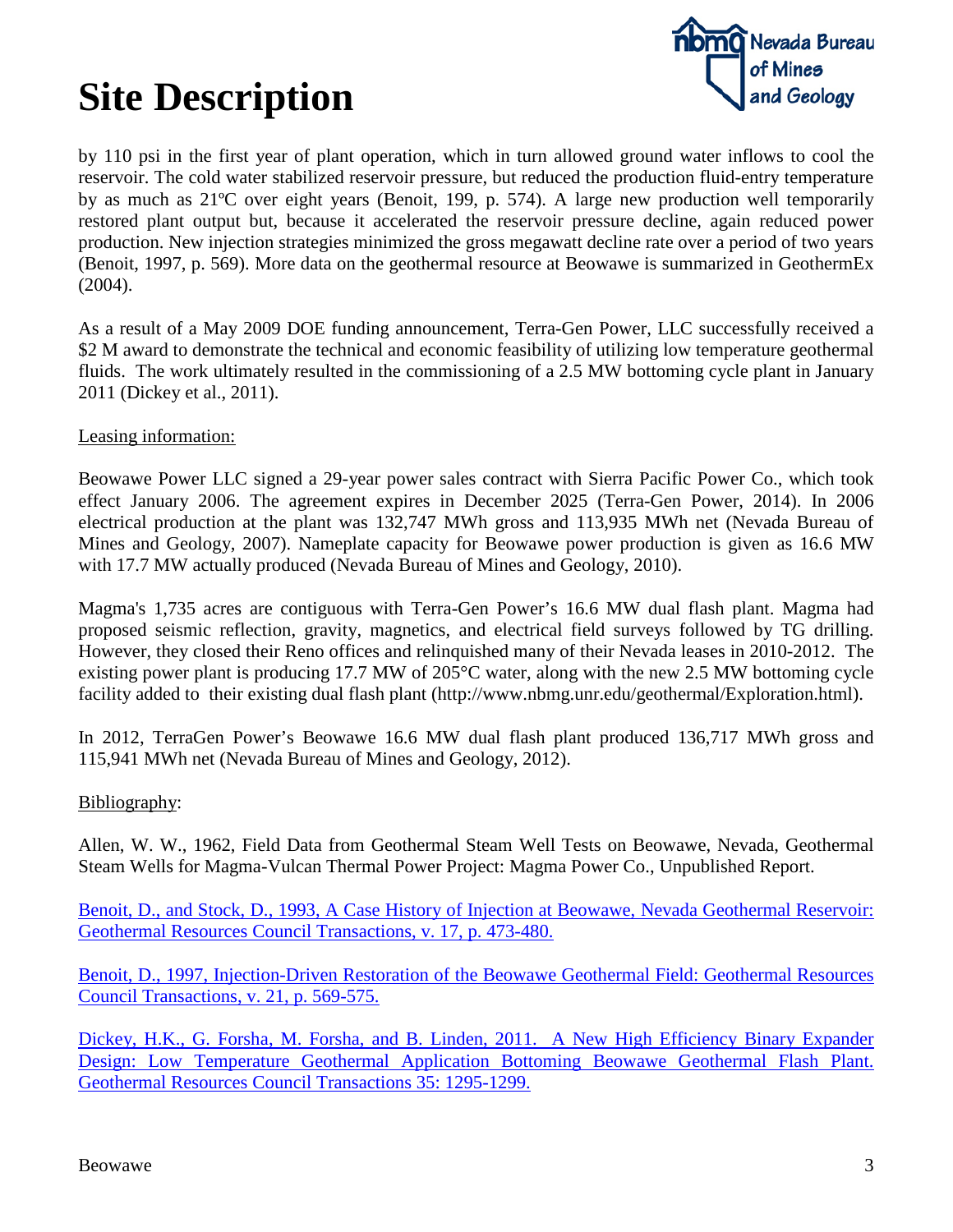

Erickson, R., 1970, personal commun.

Klein, C. W., Lovekin, J. W., and Sanyal, S. K., "New geothermal site identification and qualification." Consultant report for California Energy Commission, Publication No. P500-04-051, April 2004. Report and accompanying PIER Geothermal Database available on the web at: [http://www.energy.ca.gov/pier/final\\_project\\_reports/500-04-051.html.](http://www.energy.ca.gov/pier/final_project_reports/500-04-051.html)

[Hose, R.K., and Taylor, B.E., 1974, Geothermal Systems of Northern Nevada: U.S. Geological Survey](ftp://ftp.nbmg.unr.edu/pub/geothermal/11_Documents/Hose_NV_Geothermal_1974.pdf)  [Open-File Report 74-271, 27 p.](ftp://ftp.nbmg.unr.edu/pub/geothermal/11_Documents/Hose_NV_Geothermal_1974.pdf)

John, D.A., Garside, L.J., and Wallace, A.R., 1999, Magmatic and tectonic setting of late Cenozoic goldsilver deposits in northern Nevada, with an emphasis on the Pah Rah and Virginia Ranges and the Northern Nevada Rift, *in* Kizis, J.A., ed., Low-sulfidation gold deposits of northern Nevada, Geological Society of Nevada 1999 Spring Field Trip guidebook: Geological Society of Nevada Special Publication no. 29, p. 65–158.

[Koenig, J.B., 1970, Geothermal Exploration in the Western United States: Geothermics, Special Issue 2,](http://ac.els-cdn.com/0375650570900015/1-s2.0-0375650570900015-main.pdf?_tid=4be06496-ba84-11e3-a603-00000aacb35e&acdnat=1396456492_fad843ce86d27a39ecb2b086498307b8)  [v. 2, Pt. 1, p. 1-13.](http://ac.els-cdn.com/0375650570900015/1-s2.0-0375650570900015-main.pdf?_tid=4be06496-ba84-11e3-a603-00000aacb35e&acdnat=1396456492_fad843ce86d27a39ecb2b086498307b8)

[Layman, E.B., 1984, A Simple Basin and Range Fault Model for the Beowawe Geothermal System,](http://pubs.geothermal-library.org/lib/grc/1001216.pdf)  [Nevada: Geothermal Resources Council Transactions, v. 8, p. 451-456.](http://pubs.geothermal-library.org/lib/grc/1001216.pdf)

Mariner, R.H., Rapp, J.B., Willey, L.M., and Presser, T.S., 1974, Chemical Composition and Estimated Minimum Thermal Reservoir Temperatures of the Principal Hot Springs of Northern and Central Nevada: U.S. Geological Survey Open-File Report **74-1066**, 32 p.

Middleton, W.M., 1961, Report on Beowawe, Nevada, Geothermal Steam Wells for Magma-Vulcan Thermal Power Project: Vulcan Thermal Power Co. Unpublished Report.

[Nevada Bureau of Mines and Geology, 2007, The Nevada Mineral Industry 2007: Metals, Industrial](http://pubs.nbmg.unr.edu/The-NV-mineral-industry-2007-p/mi2007.htm)  [Minerals, Oil and Gas, Geothermal, Exploration, Development, Mining, Processing, Nevada Bureau of](http://pubs.nbmg.unr.edu/The-NV-mineral-industry-2007-p/mi2007.htm)  [Mines and Geology Special Publication MI-2007.](http://pubs.nbmg.unr.edu/The-NV-mineral-industry-2007-p/mi2007.htm)

[Nevada Bureau of Mines and Geology, 2010, The Nevada Mineral Industry 2010, Nevada Bureau of](http://pubs.nbmg.unr.edu/The-NV-mineral-industry-2010-p/mi2010.htm)  [Mines and Geology Special Publication MI-2010.](http://pubs.nbmg.unr.edu/The-NV-mineral-industry-2010-p/mi2010.htm)

[Nevada Bureau of Mines and Geology, in press, The Nevada Mineral Industry 2012, Nevada Bureau of](http://www.nbmg.unr.edu/dox/mi/12.pdf)  Mines [and Geology Special Publication MI-2012.](http://www.nbmg.unr.edu/dox/mi/12.pdf)

[Nolan, T.B., and Anderson, G.H., 1934, Geyser Area Near Beowawe, Eureka County, Nevada: American](http://www.ajsonline.org/content/s5-27/159/215.full.pdf)  [Journal Science, 5th Series, v. 27, no. 159, p. 215-229.](http://www.ajsonline.org/content/s5-27/159/215.full.pdf)

Oesterling, W.A., 1962, Geothermal Power Potential of Northern Nevada: Pacific Southwest Mineral Industry Conference., American Institute Mining, Metallurgical, Petroleum Engineers, San Francisco, Unpublished Report.